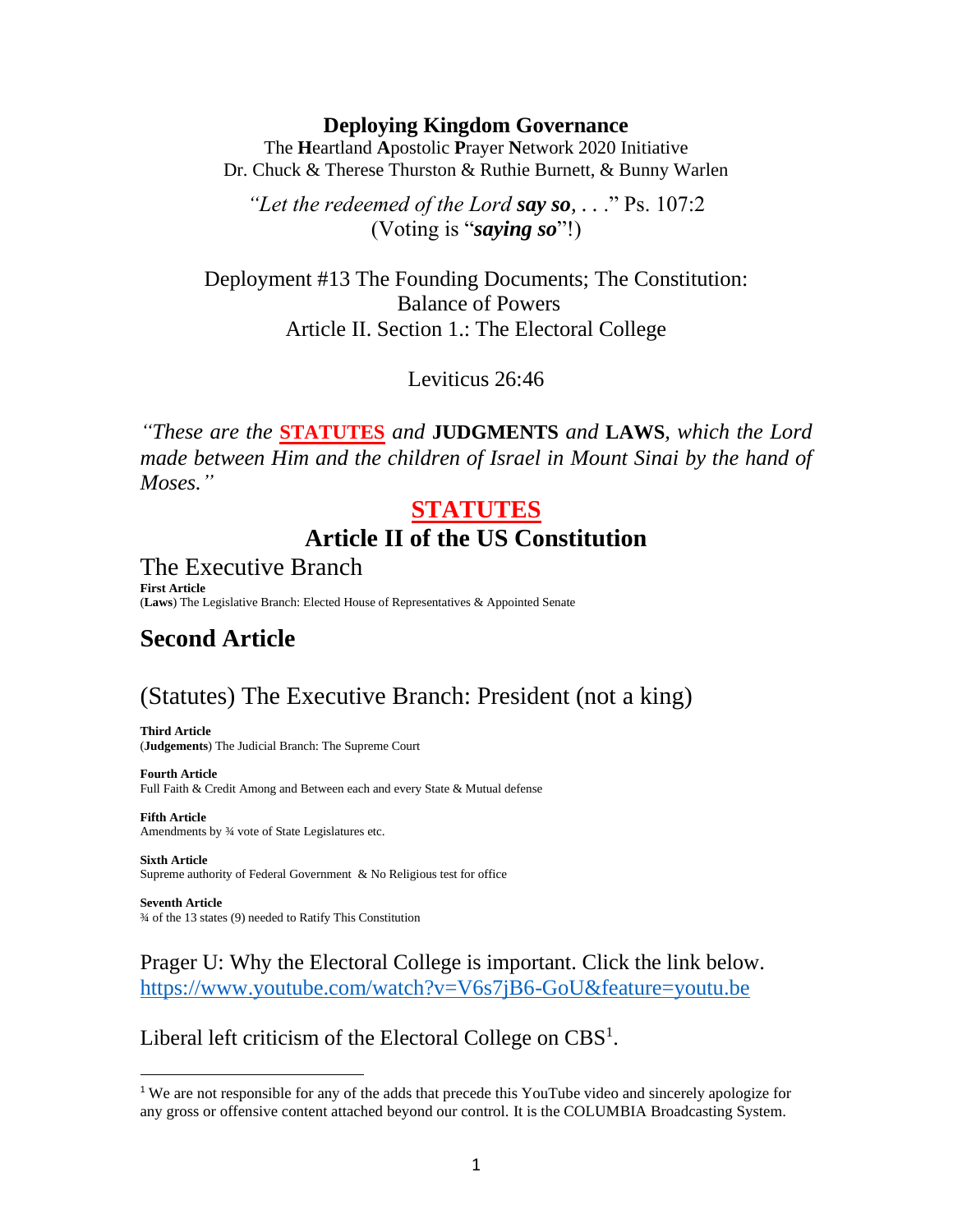## [https://youtu.be/PXOv\\_sFMgL8](https://youtu.be/PXOv_sFMgL8)

The so-called "Establishment" Clause in the First Amendment secures freedom OF religion not FROM it; Everyone knows that in the United States, Church and State are separate. The government can't "establish" a religion. But what does that really mean? Please watch the brief 5-minute Prager U video below.

## [https://youtu.be/U\\_F4M6Sl-IQ](https://youtu.be/U_F4M6Sl-IQ)

The Scriptures are Exodus 18:19-20 and Numbers 11:16-17 ( The 70 Elders)

Until the word of The Lord covers the earth like the waters cover the sea there will remain the present famine of Bible-ignorance that has crept in like a fog to blind the people.

Isaiah  $11:9<sup>2</sup>$ *They shall not hurt nor destroy in all my holy mountain: for the earth shall be full of the knowledge of the Lord, as the waters cover the sea.*

Our constitution was written, based on the sudden realization of our God-given rights, immediately after the First Great Awakening blew away the fog of Biblical ignorance from the land. But today that unbiblical fog of mobrule, consensus in the face of The Truth, and popularity polls, have replaced the immutable truths secured in The Constitution and motivated by The Declaration of Independence. The idea of "packing the courts" is increasing the number of Justices with the goal of packing in more "liberal" justices who do not feel compelled to conserve the original intent of the founders.

Getting rid of the Electoral college is a deplorable, unwise lack of vision.

Proverb 29:18 *Where there is no vision, the people perish: but he that keepeth the law, happy is he.*

The electoral college Keeps our elections fair. Without it four states would elect our president, the flyover states would have no say. This would leave us

<sup>&</sup>lt;sup>2</sup> This is a 9/11 scripture when it is read from right to left as in Hebrew (also Habukkuk 2:14) the ignorance of the Bible reared its ugly head as MS Word tried to spell-correct "Habukkuk".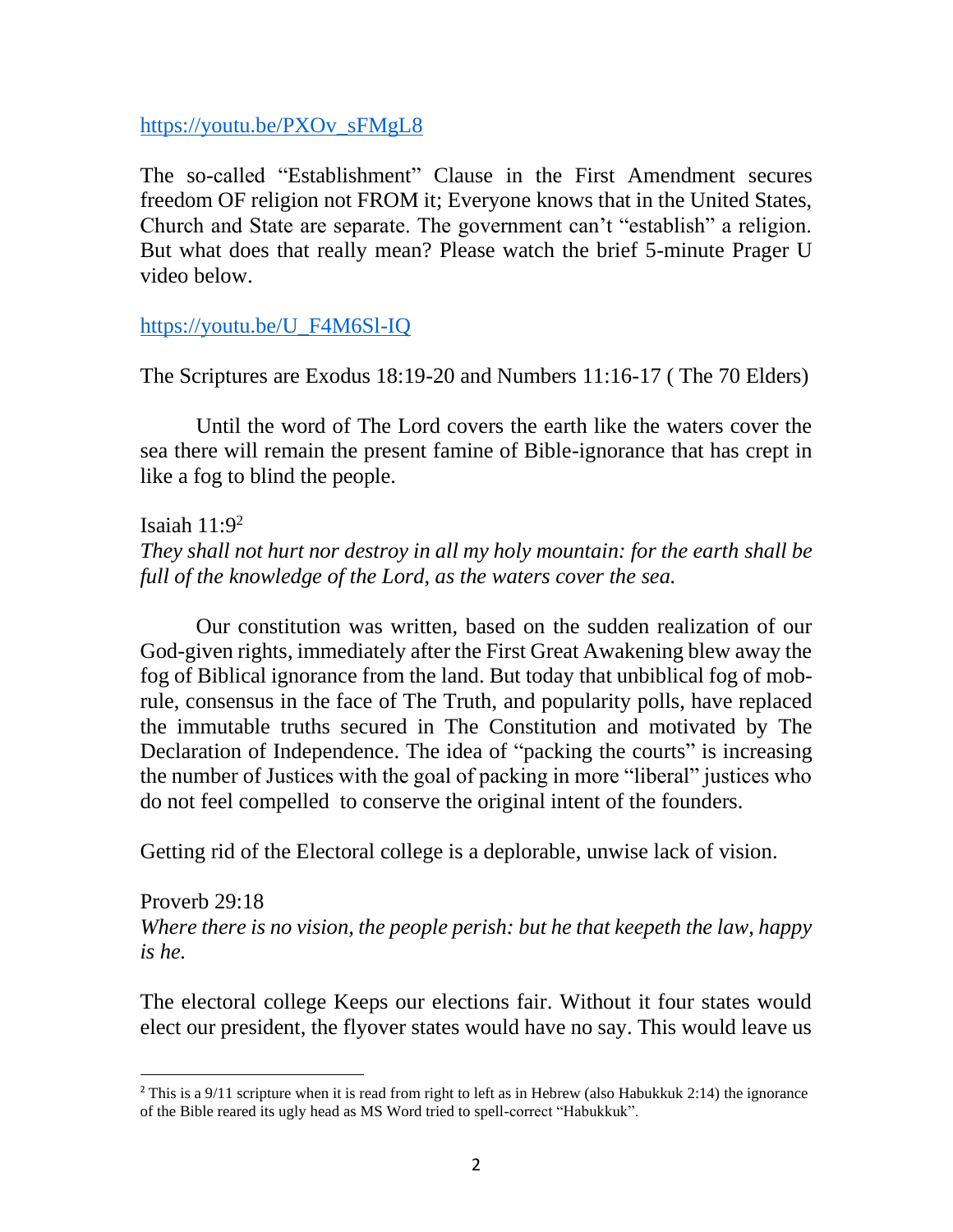without a voice on who we choose to govern us. We would be nothing more than serfs At the mercy of a government that would refuse to hear our voice as Christian believers with conservative political thought, this would crush the Republic as we know it, it will no longer exist. This is why the college is so important and we must pray to keep it in place.

Chuck here are the scriptures, numbers 11:16-17 The seventy Elders

The US Government is representative, based on the Bible:

Deuteronomy 1:16 & 17

*And I* [Moses] *charged your judges at that time, saying, Hear the causes between your brethren, and judge* **right***eously between every man and his brother, and the stranger that is with him.*

*Ye shall not respect persons in judgment; but ye shall hear the small as well as the great; ye shall not be afraid of the face of man; for the judgment is God's: and the cause that is too hard for you, bring it unto me, and I will hear it.*

### Deuteronomy 16:18

*Judges and officers shalt thou make thee in all thy gates, which the Lord thy God giveth thee, throughout thy tribes: and they shall judge the people with just judgment.*

*Thou shalt not wrest judgment; thou shalt not respect persons, neither take a gift: for a gift doth blind the eyes of the wise, and pervert the words of the righteous.*

Our founders wisely understood that a pure form of democracy could naturally descend into mob rule and thence into anarchy as we have witnessed this past summer in rioting, luting, burning, assaults and killing; forewarned by both the Apostle Peter and The Lord's brother, Jude<sup>3</sup>.

<sup>3</sup> All 25 verses of that book; most notably Jude 1:10, "*But these speak evil of those things which they know not: but what they know naturally, as brute beasts, in those things they corrupt themselves*."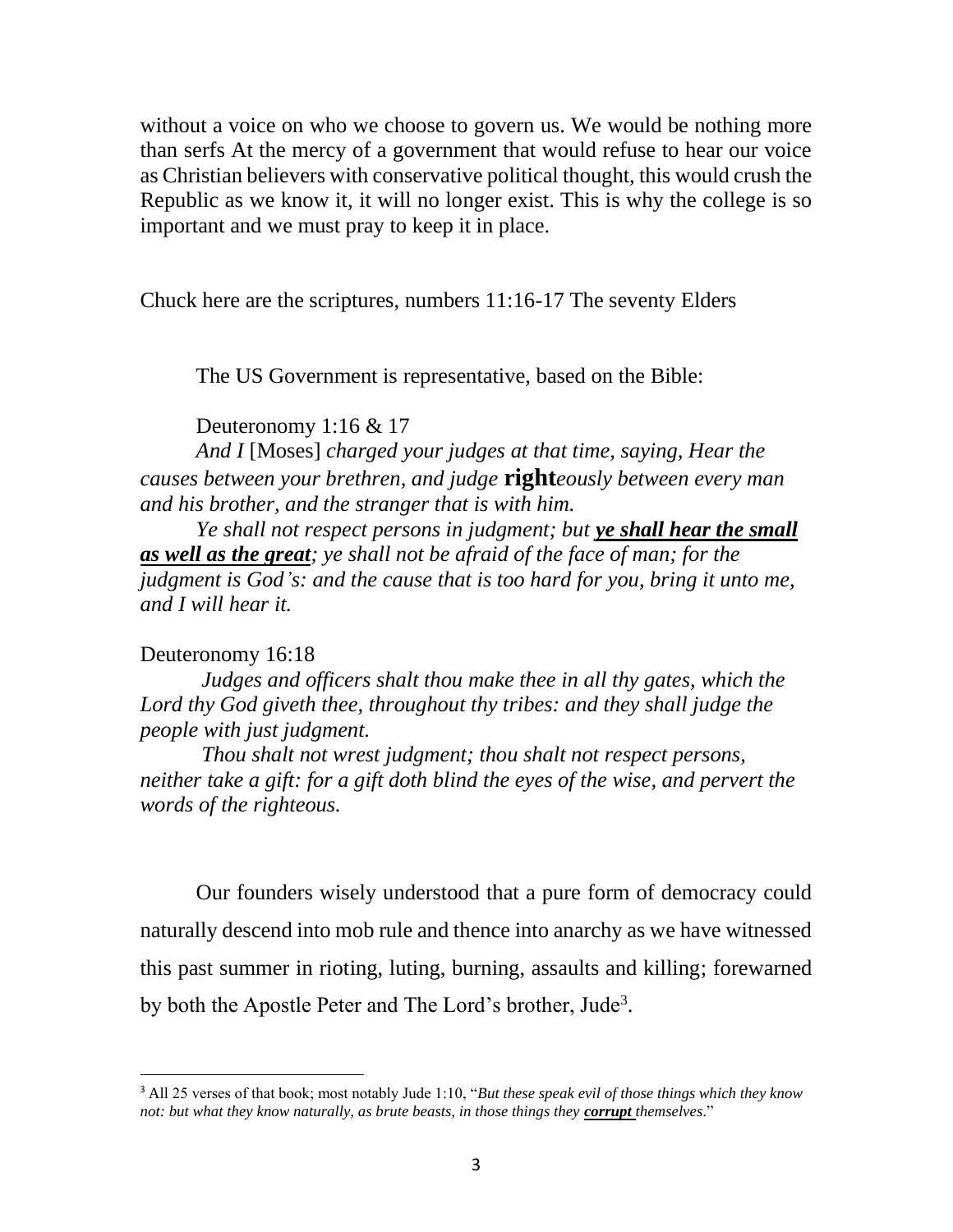#### **II Peter 2:12**

*But these, as natural brute beasts, made to be taken and destroyed, speak evil of the things that they understand not; and shall utterly perish in their own corruption;*

## **The College of Electors**

## **Article II. Section 1.**

"*Each State shall appoint, in such Manner as the Legislature thereof may direct, a Number of Electors, equal to the whole Number of Senators and Representatives to which the State may be entitled in the Congress: but no Senator or Representative, or Person holding an Office of Trust or Profit under the United States, shall be appointed an Elector.*

*The Electors shall meet in their respective States, and vote by Ballot for two Persons, of whom one at least shall not be an Inhabitant of the same State with themselves. And they shall make a List of all the Persons voted for, and of the Number of Votes for each; which List they shall sign and certify, and transmit sealed to the Seat of the Government of the United States, directed to the President of the Senate. The President of the Senate shall, in the Presence of the Senate and House of Representatives, open all the Certificates, and the Votes shall then be counted. The Person having the greatest Number of Votes shall be the President, . . ."*

[https://en.m.wikipedia.org/wiki/United\\_States\\_Electoral\\_College](https://en.m.wikipedia.org/wiki/United_States_Electoral_College)

Our God-fearing founders established moderating forces of responsible representatives at many levels. Representative were captains of industry, landholders, ministers, and others of means and education, who were most likely to have a working knowledge of the Scriptures at the time<sup>4</sup>. Out of this distinguished sector of society came those who would be appointed to the

<sup>4</sup> **"***And wisdom and knowledge shall be the stability of thy times, and strength of salvation: the fear of the Lord is his treasure*." Isaiah 33:6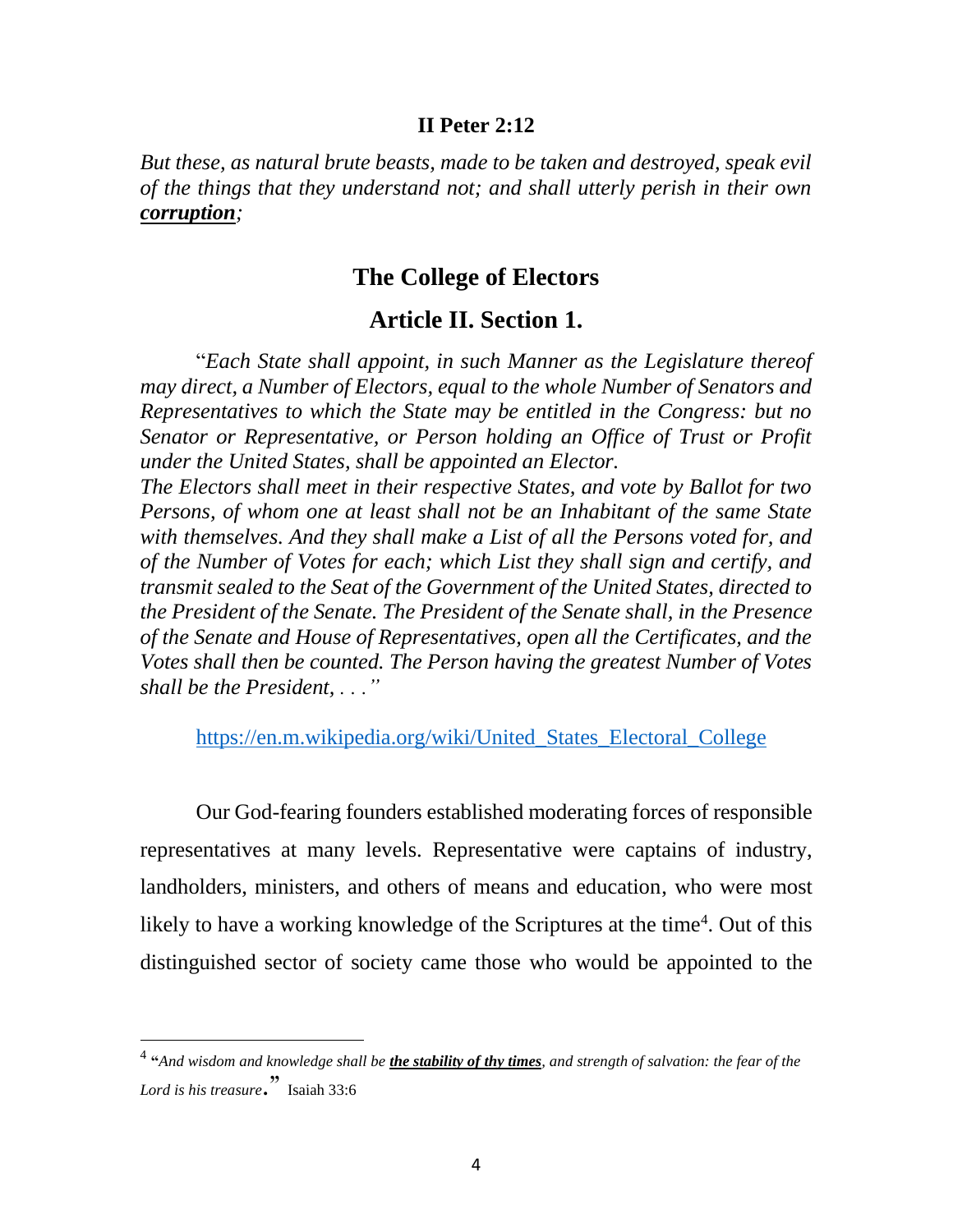Electoral College; not by popular vote of the masses but with their consent as prescribed by Moses.

### **Deuteronomy 1:13-14**

*Take you wise men, and understanding, and known among your tribes, and I will make them rulers over you.* [Appointed by Moses]

*And ye answered me, and said, The thing which thou hast spoken is good for us to do.* [Consented-to by the people]

Conservatives conserve the original intent of the Constitution, trusting in the wisdom and faith of our Founding Fathers who have since passed into that Great Cloud of Witnesses testifying before the Great Judge of the Universe right now.



[https://en.m.wikipedia.org/wiki/United\\_States\\_Electoral\\_College](https://en.m.wikipedia.org/wiki/United_States_Electoral_College)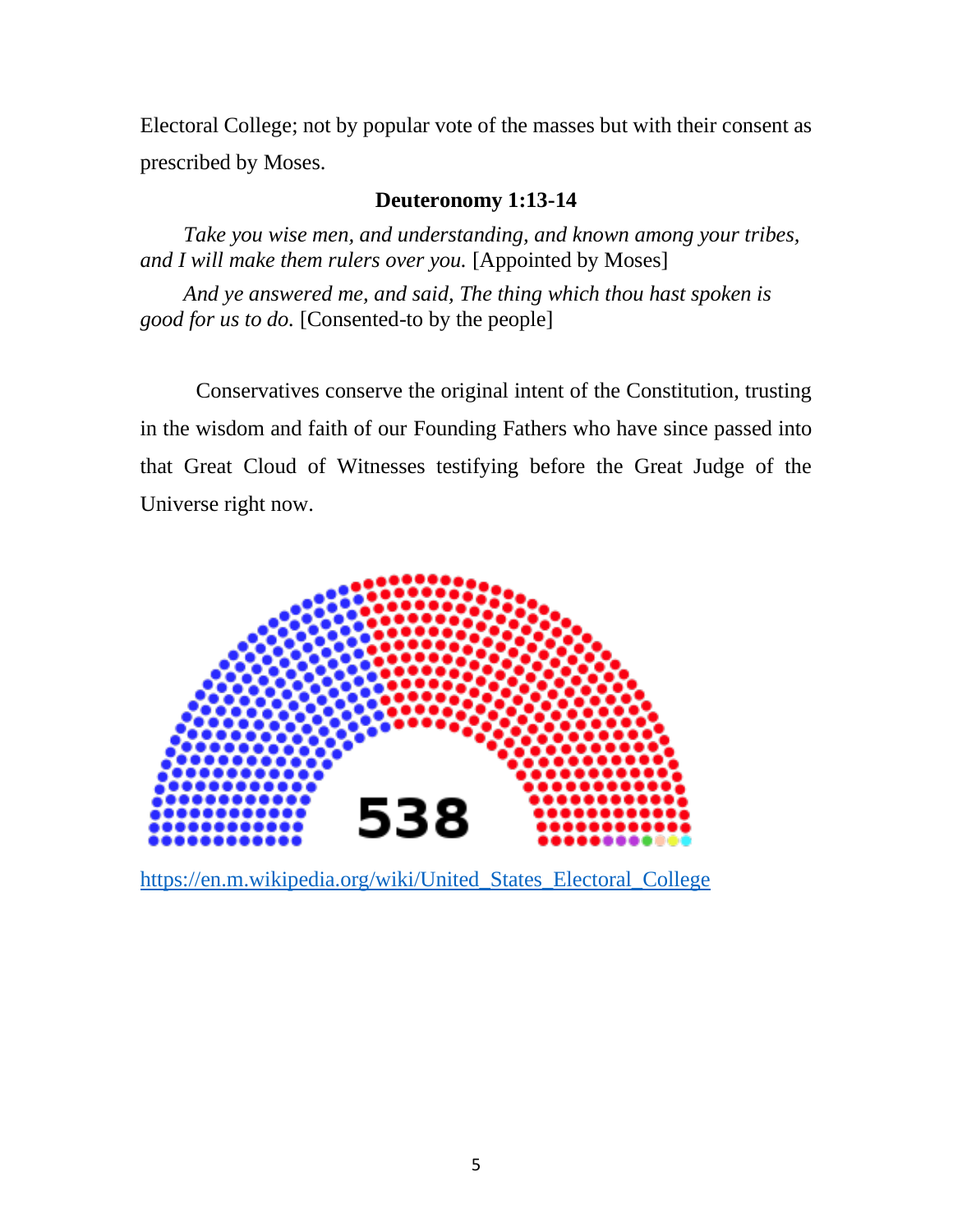

[https://en.m.wikipedia.org/wiki/United\\_States\\_Electoral\\_College](https://en.m.wikipedia.org/wiki/United_States_Electoral_College)

We have been granted a stay of judgment for wandering off the course set for us by our God-fearing Founders only if we vote as appointed servants of King Jesus.

Now, our prayer of Deployment is to re-read this while listening to G. G. [Handel's Messiah, "All We Like Sheep Have Gone Astray"](https://youtu.be/9cJPnmpojiQ)